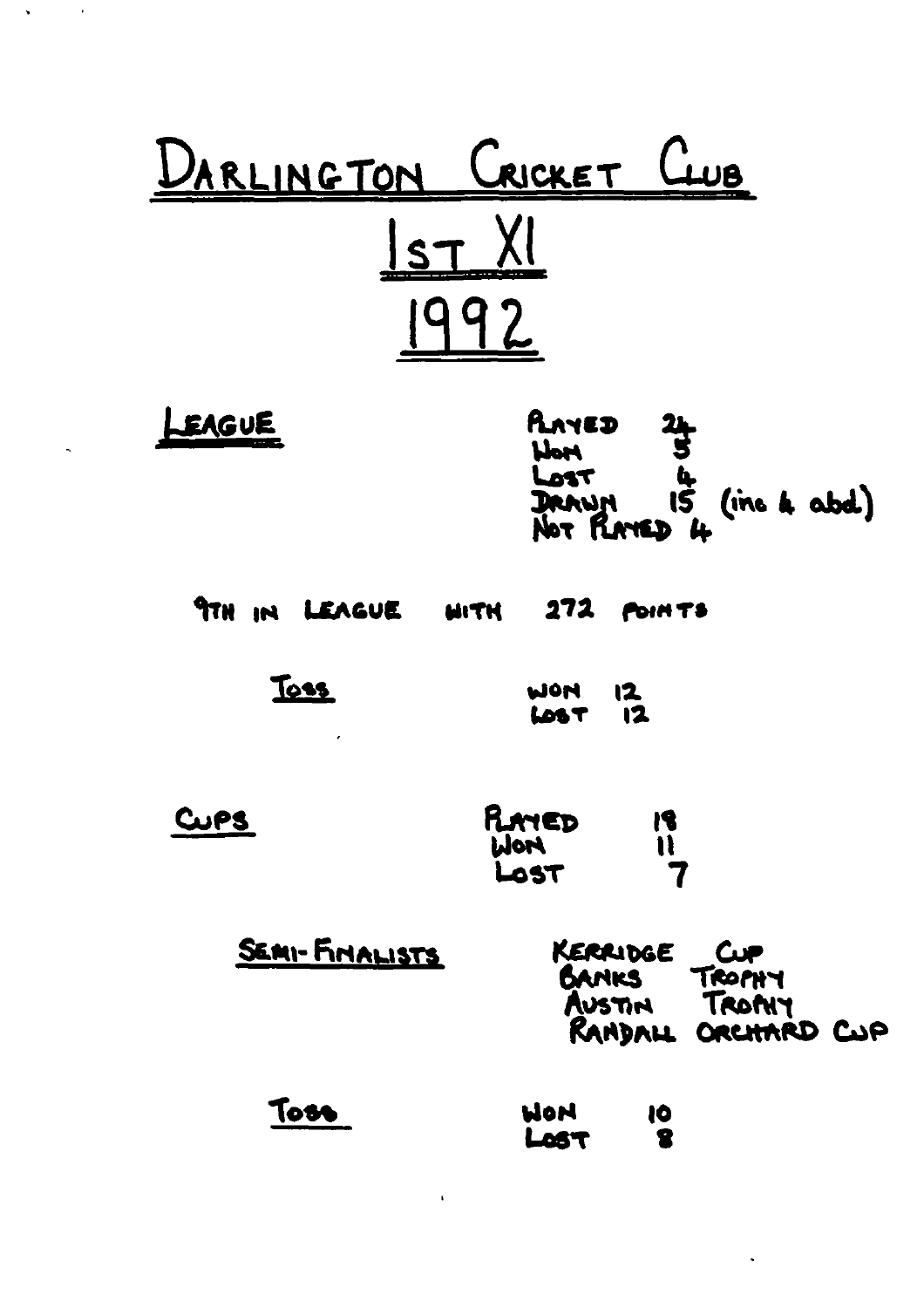LEAGUE

|                                                                                     | Matcles                                      | Im <sup>3</sup>                                                              | Runs.                       | Highest<br><b>Score</b>                         | not<br>$0$ uk                                               | Comp!<br>Im <sup>9</sup>                            | Average                        | وللمأ<br>Front                     | bely<br><i>Run</i>                              | $\mathbf{h} \cdot \mathbf{e}$<br>48 <sub>65</sub> |              |
|-------------------------------------------------------------------------------------|----------------------------------------------|------------------------------------------------------------------------------|-----------------------------|-------------------------------------------------|-------------------------------------------------------------|-----------------------------------------------------|--------------------------------|------------------------------------|-------------------------------------------------|---------------------------------------------------|--------------|
|                                                                                     |                                              |                                                                              |                             |                                                 |                                                             |                                                     |                                |                                    |                                                 |                                                   |              |
| D. de SILVA                                                                         | 13                                           | 13                                                                           | 327                         | 93                                              | 3                                                           | <b>lo</b>                                           | 32.7                           | 560                                | $1 - 713$                                       | 33                                                | 7            |
| $D. J.$ thcker                                                                      | $\overline{16}$                              | 15                                                                           | 403                         | 8 <sub>h</sub>                                  | I                                                           | 14                                                  | $28 - 786$                     | 194                                | 1.697                                           | مبا                                               | $\mathbf{3}$ |
| T. W. BLACKBURN                                                                     | 23                                           | 20                                                                           | <b>294</b>                  | $40^{\circ}$                                    | ٦                                                           | 13                                                  | 22.115                         | 128                                | 2.13                                            | 27                                                |              |
| M. STAINSBY                                                                         | 22                                           | 22                                                                           | 472                         | 15                                              | $\mathbf{I}$                                                | 21                                                  | 22.476                         | 1213                               | $25 - 10$                                       | 42                                                | I            |
| R.J. BIDDLE                                                                         | ٩                                            | 9                                                                            | 188                         | 65                                              | $\mathbf{o}$                                                | 9                                                   | 20.889                         | 344                                | 1.830                                           | 17                                                |              |
| M.E. JOBLING                                                                        | $\mathbf{I}$                                 | $\mathbf{H}$                                                                 | 145                         | 39                                              | 4                                                           | $\overline{1}$                                      | 20.714                         | 337                                | 2.324                                           | 12                                                |              |
| T. J. HAGOIE                                                                        | 15                                           | 15                                                                           | 284                         | 50                                              | $\mathbf 0$                                                 | 15                                                  | 19.953                         | 713                                | 2:511                                           | 2 <sub>b</sub>                                    | $\mathbf{I}$ |
| G.Moo                                                                               | <b>21</b>                                    | 21                                                                           | 310                         | 52                                              | $\overline{\mathbf{r}}$                                     | 19                                                  | 16.316                         | 499                                | 1.610                                           | 31                                                | ı            |
| D.C.S. EVERALL                                                                      | ۱۹                                           | 10                                                                           | 9 <sub>4</sub>              | $32^{\bullet}$                                  | 4                                                           | し                                                   | 15.467                         | 159                                | 1.691                                           | 10                                                |              |
| A. GRAY                                                                             | 24                                           | 17                                                                           | 235                         | 72                                              | $\mathbf 2$                                                 | 5 <sub>15</sub>                                     | 15.667                         | 525                                | $2 - 225$                                       | 21                                                |              |
| S. A. MULLER                                                                        | 24                                           | 21                                                                           | 189                         | $33^{4}$                                        | 8                                                           | 13                                                  | 14.538                         | 380                                | $2$ ·OII                                        | $I_{\sigma}$                                      |              |
| D. HAWKSWELL                                                                        | 14                                           | 12                                                                           | 75                          | 23                                              | ٥                                                           | 12                                                  | 4.25                           | 384                                | 5.12                                            | Ļ                                                 |              |
| Also batted<br>A. BIGLIN<br>K.D.Mort<br>N. M. WHALEY<br>D. R. GARDNER<br>M.W. HATCH | $\boldsymbol{\lambda}$<br>22<br>5<br>٦<br>15 | $\mathbf{2}$<br>٩<br>$\overline{\mathbf{3}}$<br>$\overline{\mathbf{3}}$<br>t | 88<br>$H +$<br>15<br>4<br>8 | 59<br><b>IL **</b><br>14<br>۴*<br>$3^{\bullet}$ | $\bullet$<br>$\mathbf 7$<br>$\bullet$<br>I.<br>$\mathbf{I}$ | 2<br>$\overline{2}$<br>3<br>$\mathbf{2}$<br>$\circ$ | جلجا<br>22<br>5<br>$\mathbf 2$ | 214<br>115<br>50<br>$\bf{8}$<br>35 | 2.432<br>2.114<br>3.333<br>$\mathbf 2$<br>4.375 | L<br>$\overline{\mathbf{3}}$<br>$\overline{2}$    |              |

 $\ddot{\phantom{0}}$ 

| Played but did not bat |  |  |
|------------------------|--|--|
| A. RAINE               |  |  |
| P. STABLER             |  |  |

| RUNS SCORED FOR | WICKETS LOST | <u>AVERAGE</u> |
|-----------------|--------------|----------------|
| 3567            | 163          | 21.883         |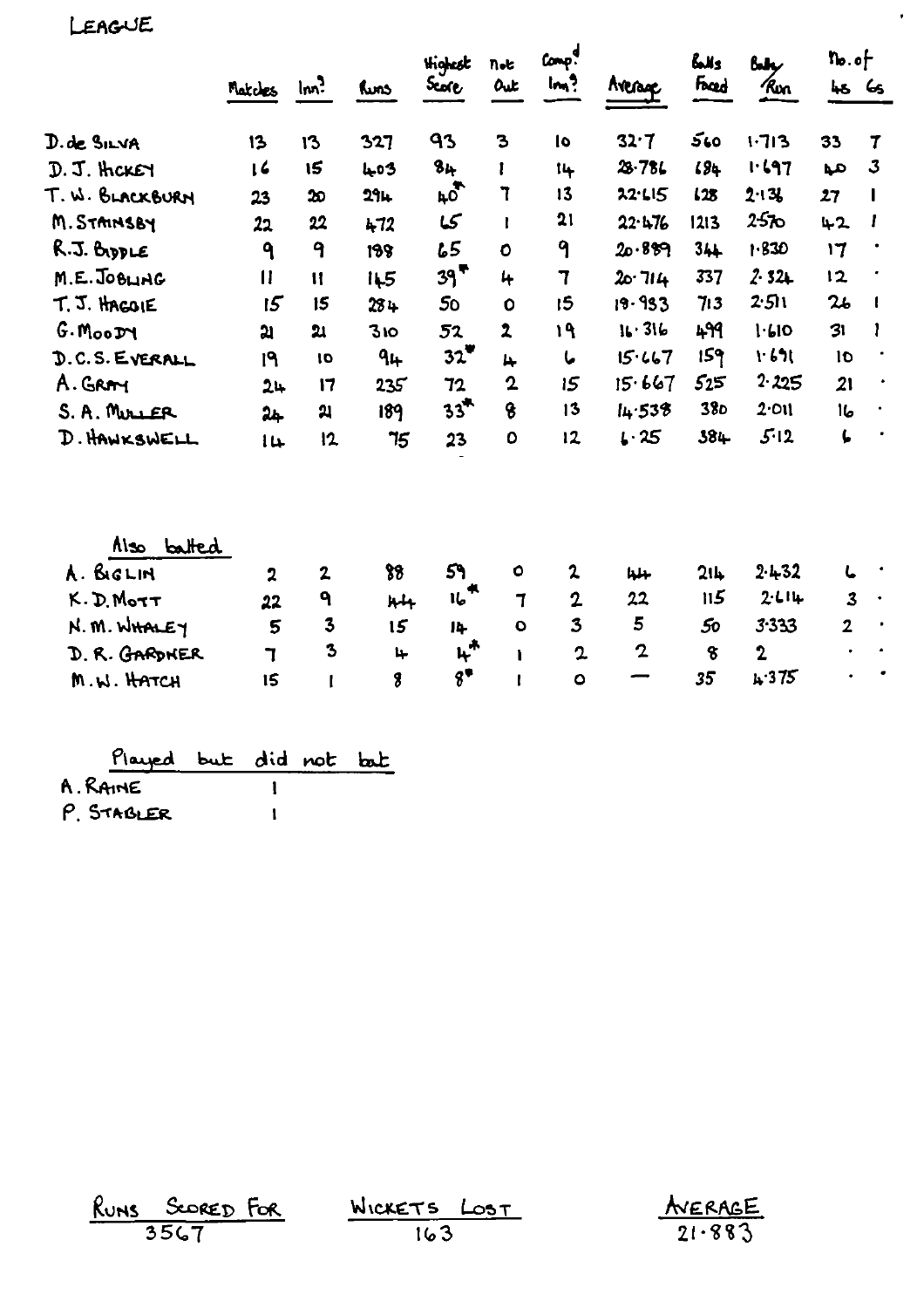|                         |              |                |           |                |           |               | <b>fest</b> |              | Strike   | na of                   |                                |  |
|-------------------------|--------------|----------------|-----------|----------------|-----------|---------------|-------------|--------------|----------|-------------------------|--------------------------------|--|
|                         | <b>Bells</b> | Overs          | Men.      | <u>Runs</u>    | WL.       | <b>Areage</b> | Bowling     | Rury<br>tota | hate     | Webs                    | no<br>$\underline{\mathbf{L}}$ |  |
| M.N. HATCH              | 1479         | 24.3           | 59        | L38            | 52        | 19.938        | $7 - 56$    | 2.609        | 46.219   | 2 <sub>1</sub>          | B                              |  |
| K.D. MOTT               | 1250         | 208            | 46        | 722            | 29        | 24.977        | $5 - 29$    | 3.47         | 43.103   | $\overline{\mathbf{3}}$ |                                |  |
| A.GRAY                  | 791          | $131 - 5$      | م2        | 49 I           | 19        | 25.842        | $5-9$       | 372.         | 41.632   | ٠                       | $\bullet$                      |  |
| S. A. MULLER            | 2171         | 348.3          | 45        | 1353           | IJ,       | 33            | 4-50        | 3.892        | 52.951   | $\mathcal{S}$           | 73                             |  |
| $\omega_{so}$<br>bowled |              |                |           |                |           |               |             |              |          |                         |                                |  |
| T. H. BLACKEURN         | L            |                | $\bullet$ | ٩              |           | 9             | $1 - 9$     | ۹            | 6        |                         |                                |  |
| N.M. WHALET             | 12           | $\mathbf{2}$   | $\bullet$ | م2             |           | 20            | $1 - 20$    | <b>IO</b>    | 12       | 1                       |                                |  |
| $J. J.$ therey          | 188          | 3 <sub>l</sub> | 5         | 109            | 5         | 21B           | 4-47        | 3.516        | $37 - 6$ | $\overline{2}$          |                                |  |
| D. R. GARDNER           | 294          | 2.2            | 5         | $20 +$         | 7         | 21.143        | $4 - 34$    | 4.221        | $+2$     |                         | 3                              |  |
| A. RAINE                | ما           | 10             |           | $\mathfrak{R}$ | ı         | 39            | $1 - 39$    | $3 - 9$      | 60       | $\bullet$               |                                |  |
| $R.5.$ BIDLE            | u            | lO             |           | 43             | $\bullet$ | --            | $O-I$       | 4.3          | --       | ٠                       |                                |  |
| T. J. HAGGIE            | L            | 1              | $\bullet$ | $\mathbf{2}$   | $\bullet$ |               | $0 - 2$     | 2            |          |                         |                                |  |

## CATCHES

 $\mathcal{L}^{\mathcal{L}}(\mathbf{q},\mathbf{q})$  ,  $\mathcal{L}^{\mathcal{L}}(\mathbf{q},\mathbf{q})$ 

| D.C.S. EVERALL  |   | M.H. HATCH   | R.J. BIDDLE  |  |
|-----------------|---|--------------|--------------|--|
| $6.$ Moopy      |   | D. HAWKSHELL | D.R. GARONER |  |
| M. STAINSEN     |   | T.J. HAGGIE  | D. J. HCKEY  |  |
| T. W. BLACKBURN |   | D. de SILVA  | S.A. MULLER  |  |
| M.E. JOBLING    | ь | K.D.Mort     | N.M.WHALEY   |  |
| A. GRAY         | 5 |              |              |  |

# STUMPINGS

 $D.C.S. EVERAL$  $\overline{\mathbf{u}}$ 

|      | RUNS SCORED AGAINST |        | HICKETS TAKEN | AVERAGE |
|------|---------------------|--------|---------------|---------|
| 3868 |                     | $ l+ $ |               | 26.861  |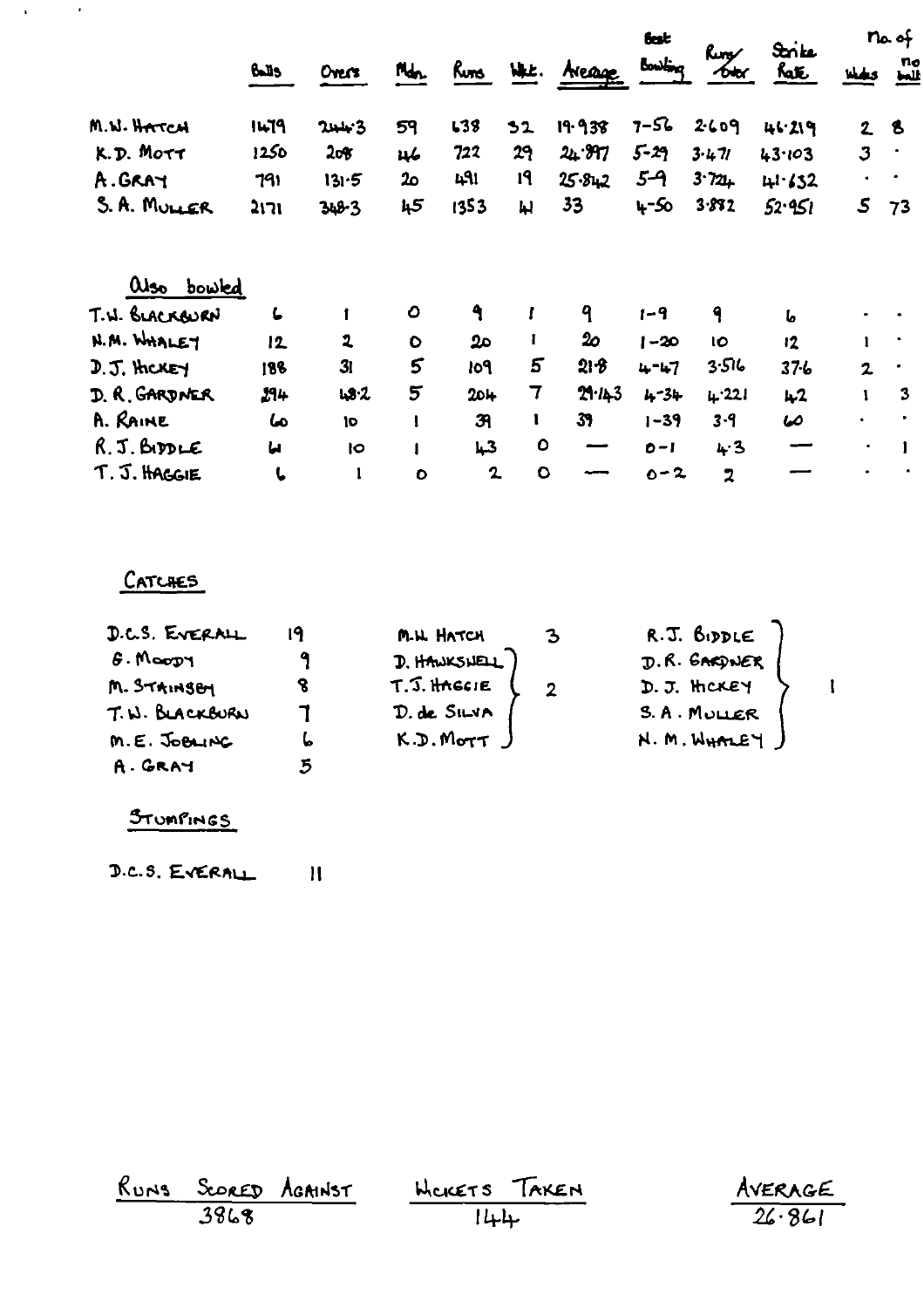|                                  | Matches                 | ln <sub>n</sub> | Runs         | Highest not<br>عقمی    | $\mathbf{0}$ ut         | 6mp<br>lnh <sup>9</sup> | AVERAGE           | <b>Bulls</b><br>Frad | <b>Batts</b><br>Run | 45               | $\mathsf{No.}$ of<br>65 |
|----------------------------------|-------------------------|-----------------|--------------|------------------------|-------------------------|-------------------------|-------------------|----------------------|---------------------|------------------|-------------------------|
|                                  |                         |                 |              |                        |                         |                         |                   |                      |                     |                  |                         |
| D. de SILVA                      | ١o                      | 10              | 194          | 44                     | $\mathbf 2$             | 8                       | 24.25             | 254                  | 1.309               | $\mathbf{r}$     | 3                       |
| $R$ J. $b$ , $p$ $p$ $p$ $p$ $q$ | Ħ                       | $\mathbf{u}$    | 206          | 47 <sup>m</sup>        | $\overline{\mathbf{2}}$ | የ                       | 22.889            | 277                  | 1.345               | 13               |                         |
| M. STAINSBY                      | 12                      | 10              | 225          | 5 <sub>1</sub>         | O                       | ١o                      | 22.6              | 353                  | 1.512               | IO               |                         |
| G. Moopy                         | 17                      | 13              | 153          | 27                     | L                       | $\mathbf{r}$            | บ.857             | 90                   | 1.176               | ID               | 1                       |
| $J. J.$ there $I$                | 13                      | 12              | 232          | $52^{\bullet}$         | $\mathbf{I}$            | $\mathbf{H}$            | 21.091            | 243                  | 1:34                | $\mathbf{z}$     | L                       |
| S.A. MULLER                      | 15                      | 12              | 168          | 45                     | 4                       | 4                       | 21                | 212                  | 1.262               | $\mathbf{u}$     |                         |
| A.GRAY                           | 18                      | 12              | <b>150</b>   | 41 <sup>*</sup>        | 1                       | $\mathbf{u}$            | 13.636            | $2 - 7$              | 1.78                | 14               | ٠                       |
| T. W. BLACKBURN                  | 14                      | $\mathbf{u}$    | صا           | 25                     | 5                       | $\mathbf{L}$            | 10                | O                    | 1.683               | 3                | $\overline{\mathbf{2}}$ |
| Also batted                      |                         |                 |              |                        |                         |                         |                   |                      |                     |                  |                         |
| J. STAINSEY                      | 1                       | 1               | 39           | 39                     | $\bullet$               | ŧ                       | 39                | 3 <sub>6</sub>       | 0.927               | $\overline{7}$   |                         |
| <b>D. HANKSWELL</b>              | $\overline{2}$          | $\overline{a}$  | $\mathbf{h}$ | 32                     | $\bullet$               | 2                       | 20.5              | $7+$                 | 1.805               | ١.               | 1                       |
| T. J. HAGGIE                     | 8                       | 8               | 9o           | 21                     | ŧ                       | 7                       | 12.857            | 158                  | 1.756               | $\overline{5}$   |                         |
| <b>N. RAINE</b>                  | 6                       | 14              | 37           | 16                     | ı                       | 3                       | 12.33             | 42                   | 1.135               | 2                |                         |
| P. STABLER                       | $\boldsymbol{\delta}$   | 6               | 42           | 19 <sup>*</sup>        | $\overline{\mathbf{2}}$ | 4                       | 10.5              | 60                   | $1 - 429$           | 4                |                         |
| <b>J.C.S. EVERALL</b>            | I la                    | 3               | 19           | ٩                      | t                       | $\overline{2}$          | 9.5               | 27                   | $1 - 1421$          | $\boldsymbol{z}$ |                         |
| N.M. WHALEY                      | u                       | 14              | $\mathbf{u}$ | し                      | $\overline{\mathbf{z}}$ | $\overline{2}$          | 5.5               | 19                   | 1.727               | $\blacksquare$   |                         |
| M.E. JOBLING                     | 3                       | $\mathbf{3}$    | 12           | 5                      | Ò                       | 3                       | 4                 | 40                   | $3 - 333$           | 1                |                         |
| K.D.MoTT                         | ٩                       | 3               | 4            | $3^{\bullet}$          | $\overline{2}$          | 1                       | 4                 | IO                   | 2.5                 |                  |                         |
| A. BIGLIN                        | 2                       | $\mathbf{2}$    | 3            | $\overline{2}$         | ٥                       | $\overline{\mathbf{2}}$ | 1.5               | 15                   | 5                   |                  |                         |
| A. RAINE                         | $\overline{\mathbf{2}}$ | I               | Y            | 1                      | 0                       |                         | Ŧ<br>$\mathbf{I}$ | 3                    | $\mathbf{3}$        |                  |                         |
| R.J CUTHBERTSON                  | $\mathbf{I}$            | 1               | Ō            | $\mathbf{o}^{\bullet}$ | 1                       |                         | $\circ$           | Ĩ.                   | سي                  |                  |                         |
| D. R. GARDNER                    | $\mathbf{u}$            | 1               | $\bullet$    | $\mathbf{o}^{\star}$   |                         | 1                       | $\mathbf C$       | 1                    |                     |                  |                         |
| M. W. HATCH                      | 4                       | 1               | ŧ            | $\mathbf{I}^{\bullet}$ |                         | $\mathbf{I}$            | $\mathbf O$       | L                    | $\mathbf{I}$        |                  |                         |
| D. MORGANS                       | 2                       | ١               | $\bullet$    | $\mathbf{o}^{\bullet}$ |                         | 1                       | $\circ$           | $\overline{2}$       |                     |                  |                         |

 $C<sub>v</sub>$ es

RUNS SCORED FOR

WICKETS<br>98  $Lost$ 

 $\hat{\textbf{z}}$ 

 $Averse$ <br> $19.663$ 

 $\lambda_{\rm{max}}=10^{11}$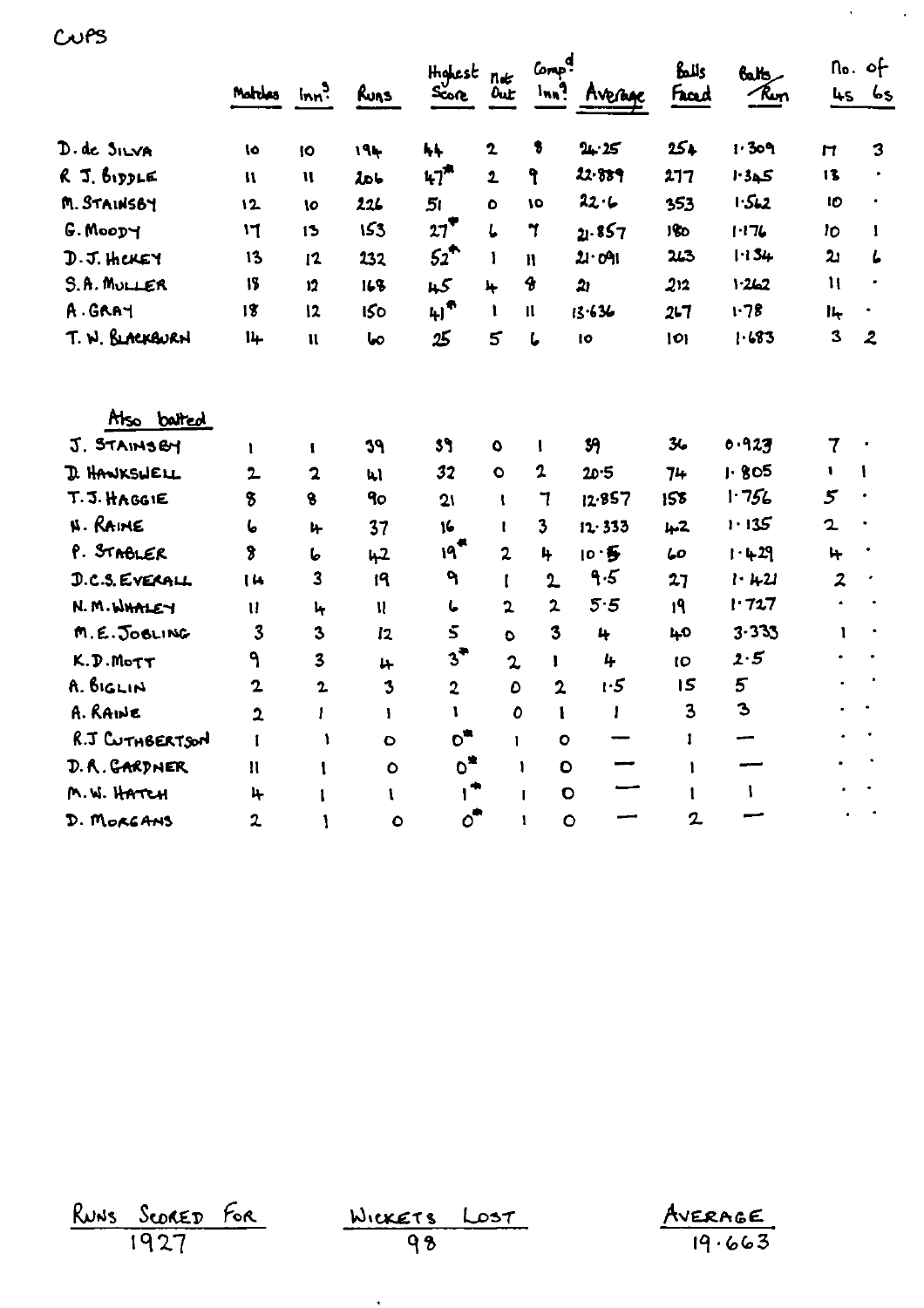|                 | $8 - 5$          | Overs Md.               |                | Runs Wikk       |              | Aterage    | Lıst<br>buline | Rung<br><b>TORC</b> | Stak<br>Rate   |              | $\n  o$<br>n.<br>bais W |
|-----------------|------------------|-------------------------|----------------|-----------------|--------------|------------|----------------|---------------------|----------------|--------------|-------------------------|
| M.W.HATCH       | 265              | جاجأ                    | $\bullet$      | 115             | $\mathbf{L}$ | 7.189      | $1 - 5$        | 2.614               | 165            | $\bullet$    |                         |
| D.R. GARDNER    | 311              | 51                      | $\overline{2}$ | گا 21           | 16           | 13.125     | $5 - 53$       | 4.275               | 19.125         | 4            |                         |
| $S. A. M V L K$ | 10 <sub>43</sub> | $103 - 1$               | 19             | 763             | 51           | $14 - 911$ | $3 - 44$       | 4.537               | $11.751 +$     | L            | 33                      |
| K.J. Mott       | ملا              | 595                     | 12             | 2,9             | 14           | 17.786     | $3 - 17$       | 4.162               | 25.43          | ı            | $\bullet$               |
| Also bowled     |                  |                         |                |                 |              |            |                |                     |                |              |                         |
| A. GRAY         | $14 - 7$         | $2 - 2$                 | $\mathbf{r}$   | $\mathbf{u}$    | ٩            | 12.53      | $2 - 14$       | 4.562               | $16 - 222$     | $\bullet$    |                         |
| N. M. WHALEY    | 24               | 4                       | $\bullet$      | 15 <sup>°</sup> |              | 15         | کا - ا         | $3 - 75$            | $2+$           | ٠            |                         |
| $A$ . Rang      | $+5$             | $T-5$                   | $\bullet$      | $+3$            | $\mathbf{z}$ | 2.5        | 1-21           | 5.733               | 22.5           | $\bullet$    |                         |
| $J. J.$ HCKET   | 82               | 13                      | ι              | 69              | $\mathbf{A}$ | 23         | $g_1 - 1$      | 5.308               | 2 <sub>4</sub> | 4            | ٠                       |
| N. RAINE        | 42               | $\overline{7}$          | $\bullet$      | 45              | ı            | 1.5        | $1 - 45$       | $1 - 29$            | 42             |              | $\bullet$               |
| R.J. WTHBERTSON | 32               | 5                       | $\mathbf 0$    | 24              | $\bullet$    | —          | $0 - 24$       | 48                  |                | $\mathbf{z}$ |                         |
| M. STAINSBY     | 12               | $\overline{\mathbf{z}}$ | $\bullet$      | 12              | $\bullet$    |            | 0-12           | ८                   |                |              |                         |

#### CATCHES

 $\mathcal{A}(\mathbf{a})$  and  $\mathcal{A}(\mathbf{a})$  .

 $\ddot{\phantom{1}}$ 

| T.W. BLACKBURN             | 12 | $J.5.$ there $J$ | R.J.BipcE       |  |
|----------------------------|----|------------------|-----------------|--|
| D.C.S. EVERALL             |    | M. STAINSBY      | D.R. GARDNER    |  |
| A. GRAY                    |    | D. de SILVA      | T. J. HAGGIE    |  |
| $G.$ MooD $H$              |    | N.M. WHALEY      | D. MORGANS      |  |
| $S.A.M$ <sub>ULLER</sub> ) |    |                  | $K.D.$ Mo $TT$  |  |
|                            |    |                  | <b>N. RAINE</b> |  |

### STUMPINES

D.C.S. EVERALL  $\sim$   $\sim$  11

|        | RUNS SCORED AGAINST | WICKETS TAKEN    | AVERAGE |
|--------|---------------------|------------------|---------|
| $180+$ |                     | $\overline{127}$ | 14.205  |

 $\Delta \phi = 0.0002$ 

 $\mathbf{A}$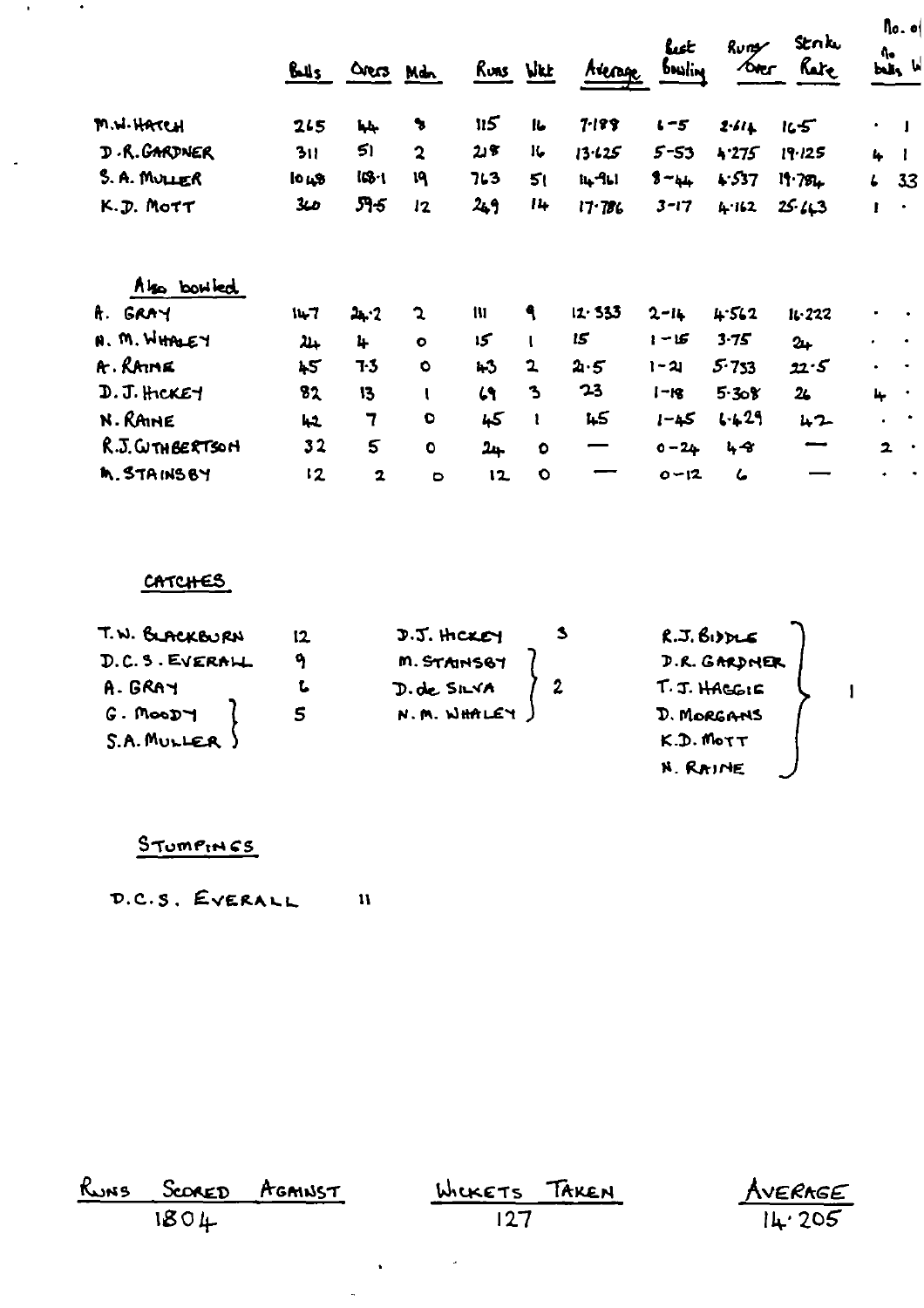BATTING

| 50 <sub>5</sub> | D. de SILVA      | 93                  | $\mathbf{v}$ | GUISBOROUGH      | $\left(\text{\LARGE\bf{.}}\right)$ | LEAGUE         | $50$ off | 89                | bolls |
|-----------------|------------------|---------------------|--------------|------------------|------------------------------------|----------------|----------|-------------------|-------|
|                 | $D.5.$ there $+$ | $3+$                | M.           | STOCKTON         | $\left( \bullet \right)$           | LEACUE         |          | 77                |       |
|                 | A.GRAY           | 72                  | Y.           | NORTHALLERTON    | にい                                 | LEAGUE         |          | 107               |       |
|                 | R.J. BIDDLE      | 5 <sub>5</sub>      | √            | SALTBURN         | (4)                                | LEAGUG         |          | $\boldsymbol{15}$ |       |
|                 | M. STAINSBY      | 5 <sub>5</sub>      | Y            | Norton           | $\boldsymbol{\omega}$              | LEAGUE         |          | 73                |       |
|                 | $J.5.$ HCKEY     | 63                  | Y.           | MARSKE           | $\left( \infty \right)$            | <b>LEAGUE</b>  |          | 70                |       |
|                 | $R.$ BIGLIN      | 59                  | Y.           | STOCKTON         | $\boldsymbol{\mathcal{L}}$         | LEAGUE         |          | 12 <sub>l</sub>   |       |
|                 | $J.J.$ there $J$ | 55                  | V.           | MARSKE           | (L)                                | LEAGUE         |          | 51                |       |
|                 | $J.5.$ there $J$ | $52^{\prime\prime}$ |              | V BARNARD CASTLE | (new)                              | C <sub>U</sub> |          | 44                |       |
|                 | G.MooDTY         | 52                  |              | r MARSKE         | $\infty$                           | LEAGUE         |          | 67                |       |
|                 | M. STAINSBY      | 51                  | v.           | SALTBURN         | (ما                                | CUP            |          | 58                |       |
|                 | $T.S.$ HAGG IE   | 5 <sub>o</sub>      | К            | REDCAR           | (A.)                               | LEAGUE         |          | 85                |       |
|                 | G. MOODY         | 50                  | v            | GUISBORDUSH      | $\left( L\right)$                  | LEAGUE         |          | 40                |       |
|                 | D. J. HICKEY     | SO                  |              | V SACRISTOM      | (၀)                                | $\mathbf{u}$ r |          | b4                |       |
|                 |                  |                     |              |                  |                                    |                |          |                   |       |

FASTEST 50 G. MOODY V GUISBOROOGH (R) off 40 balls

 $\Delta \phi = 0.1$ 

### HIGHEST LEAGUE PARTMERSHIPS

 $\mathcal{O}(\mathbb{R}^n)$  .

|                  | IST HICKET        | ん)<br>$M.S$ TAINSBY + $R.S.S.$ 10DLE<br>127 V SALTBURN<br>1N                     | 271<br>overs |
|------------------|-------------------|----------------------------------------------------------------------------------|--------------|
|                  | 2ND WICKET        | <b>ULL Y NORTON</b><br>$\langle \downarrow \rangle$<br>M. STAINSBY & T.J. HAGGIE | 24.5         |
|                  | 3RD WICKET        | 99 V STOCKTON<br>(ھا<br>$D.de$ SILVA $\rightarrow$ D.J. HCKEY                    | 26.2         |
|                  | IFTH WICKET       | 94 Y MARSKE<br>/山<br>$G.MooDT + D.5.$ HCKEY                                      | 20·1         |
|                  | 5TH WICKET        | (L)<br>71 V BUISBOROUGH<br>D. de SILVA o T.N. BLACKBURN                          | 13.4         |
|                  | <b>6TH WICKET</b> | Y NORTON<br>h)<br>T.W.BLACKBURN . N.M. WHALEY<br>$5 -$                           | 13.5         |
|                  | 7TH WICKET        | A.GRAY + T.W.BLACKBURN<br>Y GUISBOROUGH<br>3<br>(င)                              | 8.3          |
|                  | 8TH WICKET        | $L5$ $\sqrt{6}$ becausing<br>T.W. BLACKBURN + D.C. S. EVERALL<br>しんり             | 10           |
|                  | 9TH WICKET        | 35<br>V THORNABY<br>$(A)$ D.C.S. EVERALL . K.D. MOTT                             | 11.4         |
| 10 <sub>74</sub> | WORET             | v HARTLEPOOL<br>$(L)$ K.D. Mott + M.W. HATCH<br>15                               | 10.3         |

| RESULTS           |              |              | LEAGUE       |              | C   |             |
|-------------------|--------------|--------------|--------------|--------------|-----|-------------|
|                   |              | WON          | $L$ $O5T$    | DRAWN        | WON | LOST        |
| BATTING<br>157    | HOME         |              | $\mathbf{2}$ | 5            |     | $5^{\circ}$ |
|                   | ANAY         |              |              | $\mathbf{3}$ | 3   |             |
|                   | NEUTRAL      |              |              |              |     |             |
| BATTING<br>$2\nu$ | HomE         | $\mathbf{z}$ |              | $\mathbf{z}$ |     |             |
|                   | AWAY         | 3            |              | 5            | 4   |             |
|                   | NEUTRAL<br>۰ |              |              |              |     |             |
|                   |              |              |              |              |     |             |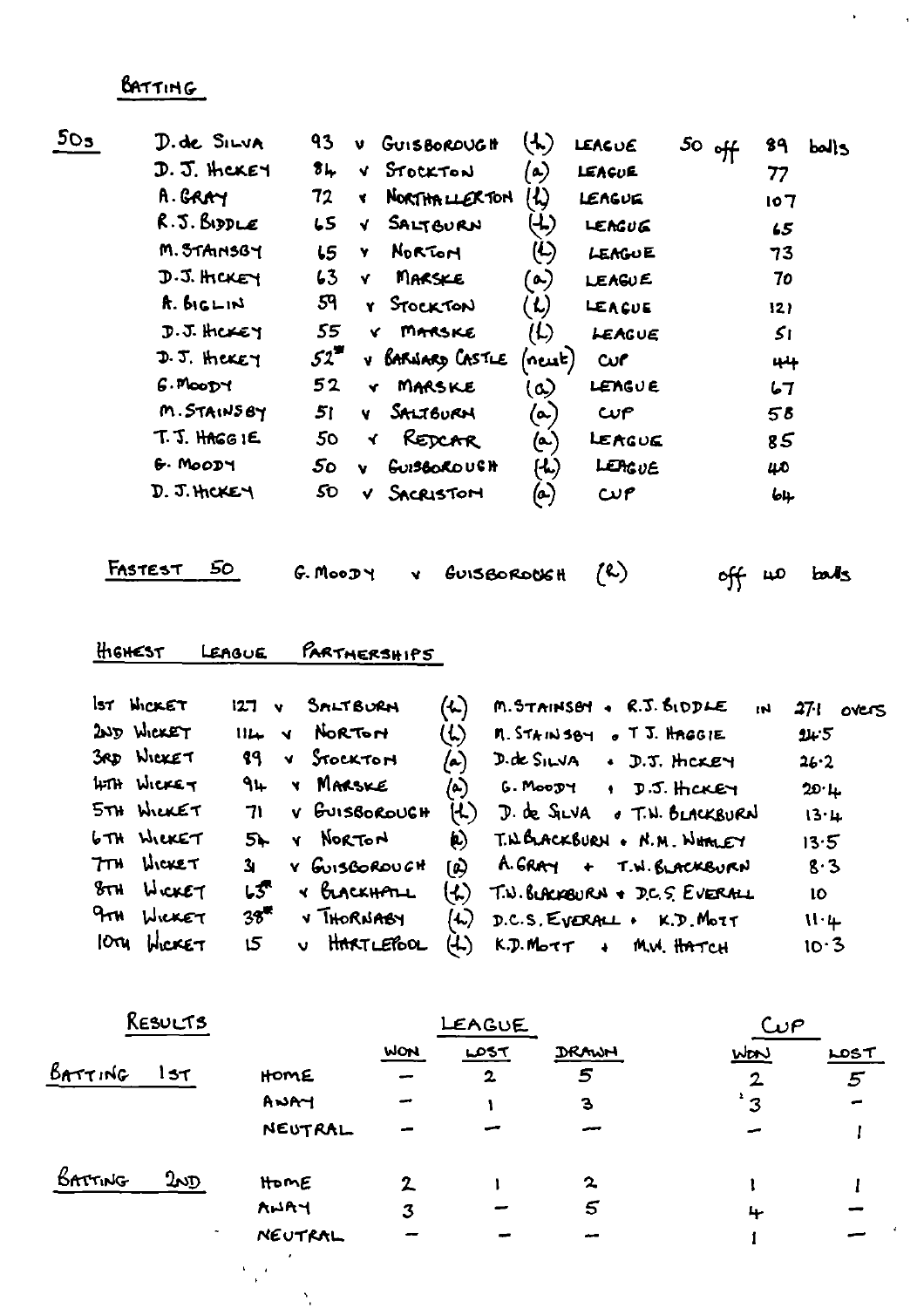# LEAGUE

 $\sim 10^{-10}$  km s  $^{-1}$ 

|                     | bourd | CAUGHT | LBW. | Srumero | $RU$ N $OU$  |
|---------------------|-------|--------|------|---------|--------------|
| D. de SILVA         | ц.    | 2      | י    |         | $\mathbf{z}$ |
| $D.$ J. therey      | 3     | 8      | З    |         |              |
| T. W. BLACKBURN     | 5     | 5      |      |         |              |
| M. STAINSBY         | W     |        |      |         |              |
| R.5.899LF           | 4     |        |      |         |              |
| $M.E. J_0BUNG$      | 3     |        | 2    |         |              |
| T.J. HAGGIE         |       |        |      |         |              |
| $G.$ Moop $H$       |       |        |      |         | Ŀ.           |
| D.C.S. EVERALL      |       |        |      |         |              |
| A. GRAY             |       |        |      |         | 2            |
| S. A. NULLER        | 5     |        |      |         | 3            |
| <b>J. HANKSNELL</b> |       |        |      |         |              |
| A. BIGLIN           |       |        |      |         |              |
| K.D. MOTT           |       |        |      |         |              |
| N.M. WHALEY         |       |        |      |         |              |
| D.R. GARDNER        |       |        |      |         |              |
|                     | 62    | 67     | 18   | 4       | 12           |

### $C^{PS}$

| D. de SILVA      |             |              |              |   |    |
|------------------|-------------|--------------|--------------|---|----|
| R.5.69           | 5           | ᡅ            |              |   |    |
| M. STAINSBY      | $\mathbf 2$ | 5            |              |   |    |
| $G.$ Moody       | 3           | 3            |              |   |    |
| $D.5.$ there $y$ | 8           | 3            |              |   |    |
| S.A. MULLER      | 2           | $\mathbf 2$  |              |   |    |
| A.GRAY           | L           | $\mathbf{3}$ |              |   | 2  |
| T.W. BLACKBURN   | 3           | 3            |              |   |    |
| J. STAINSOY      |             |              |              |   |    |
| D. HANKSNELL     |             | 2            |              |   |    |
| T.J. HAGGIE      |             | 2.           |              |   | 3  |
| <b>N. RAINE</b>  |             |              |              |   |    |
| P. STABLER       | 3           |              |              |   |    |
| D.C.S. EVERALL   |             |              |              |   |    |
| N.M. WHALEY      |             |              |              |   |    |
| M.E. JOBLING     |             |              |              |   |    |
| K.J. Morr        |             |              |              |   |    |
| A.B1GLIN         |             |              |              |   |    |
| A. RAINE         |             |              |              |   |    |
|                  | 42          | 38           | $\mathbf{c}$ | 3 | (ろ |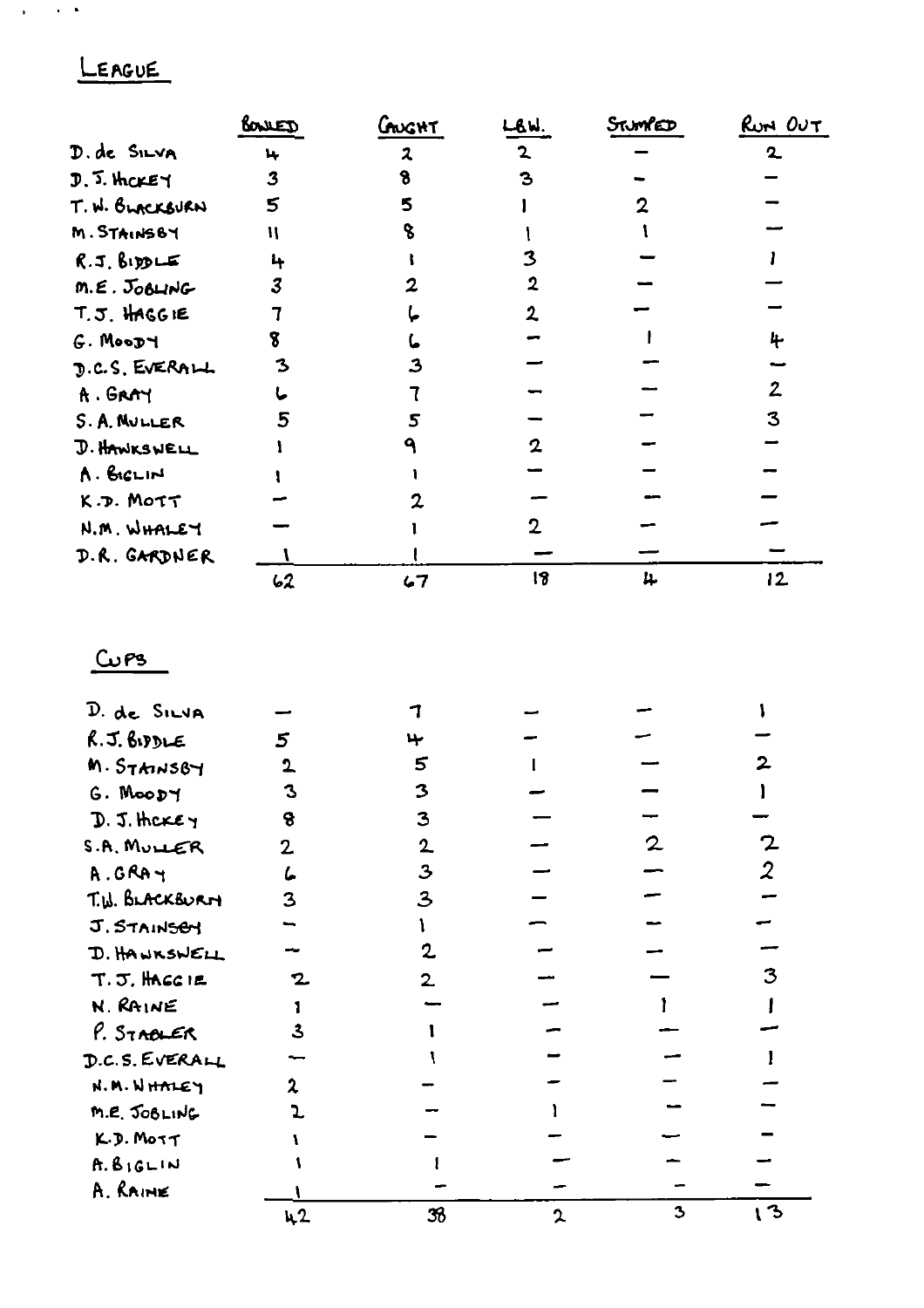## BOWLING

| 8 WICKETS | <b>S.A. MULLER</b>                                                                                                                     | $(\bullet)$<br>$8 - 44 - 8$ SynThorin                                                                                                                                                                                                                                                                                                                                       | حمن                                                                                   |
|-----------|----------------------------------------------------------------------------------------------------------------------------------------|-----------------------------------------------------------------------------------------------------------------------------------------------------------------------------------------------------------------------------------------------------------------------------------------------------------------------------------------------------------------------------|---------------------------------------------------------------------------------------|
| 7 WICKETS | M.W. HATCH                                                                                                                             | $7-56$ $\sqrt{ }$ Normanisy HALL $(4)$                                                                                                                                                                                                                                                                                                                                      | LEAGUE                                                                                |
| 6 NICKETS | M.W. HATCH<br>m.w HATCH                                                                                                                | $\ddot{\omega}$<br>$L - 5$ $\vee$ $GUI5600000H$<br>$(\kappa)$<br>$6 - 34 - 7$ THORNABY                                                                                                                                                                                                                                                                                      | م ب<br><b>LEACUE</b>                                                                  |
|           | $S.A.$ MULLER                                                                                                                          | $6 - 73$ $\sqrt{3}$ Acristory<br>$\left(\infty\right)$                                                                                                                                                                                                                                                                                                                      | $\omega e$                                                                            |
| 5 NICKETS | A. GRAY<br>$K.D.$ Mo $T$ T<br><b>S.A. MULLER</b><br>S. A. MULLER<br>K.D. Morr<br>M.W. HATCH<br>D. R. GARDNER<br>S.A. MULLER<br>A. GRAY | $(\bullet)$<br>$5 - 9$ $\sqrt{6}$ BLACK HALL<br>$5 - 29$ $\times$ BISHOP AVERLAND<br>$5 - 33$ $\vee$ HORDEN<br>6.)<br>$5 - 35$ $\vee$ South Moor<br>َ ت<br>$5 - 42$ v MIDDLESBROUGH<br>a)<br>$5 - 44$ $\vee$ RetmonssHRE<br>$\mathcal{L}$<br>$5 - 53$ $\vee$ $S$ ALTBURN<br>(م/<br>$5 - S$ $\epsilon$ SHOTLEY BRIDGE<br>$(\boldsymbol{\omega})$<br>$5 - 62$ $\vee$ SALTEURN | LEAGUE<br>LEAGUE<br>CUP<br>CUP<br>LEAGUE<br>$\omega$ r<br>Cur<br>$\omega$ r<br>LEAGUE |

 $\sigma$  ,  $\sigma$  ,  $\sigma$  ,  $\sigma$ 

LEAGUE

|                    | BOWLED     | CAUGHT          | LB.W.             | <u>STUMPED</u> |
|--------------------|------------|-----------------|-------------------|----------------|
| M.W. HATCH         | 13         | 10              | 4                 | 5              |
| K.D. MOTT          | 9          | 17              |                   | $\mathbf{3}$   |
| A.GARY             | $\epsilon$ | 1Ō              |                   | $\mathbf{z}$   |
| <b>S.A. MULLER</b> | Ħ          | 26              | 4                 |                |
| T.N. BLACKBURN     |            |                 |                   |                |
| N.M. WHALEY        |            |                 |                   |                |
| D. J. ACKEY        |            | 2               |                   |                |
| D. R. GARDNER      | ц.         | $\mathbf{3}$    |                   |                |
| A. RAINE           |            |                 |                   |                |
|                    | $+3$       | 70              | 12                | $\mathbf{1}$   |
| <u>Curs</u>        |            |                 |                   |                |
| M.W. HATCH         | سنا        | 5               | $\mathbf{2}$      | 5              |
| D.R. GARDNER       | 9          |                 |                   |                |
| S.A. MULLER        | 16         | 31              | 4                 |                |
| K.D. Mort          | 5          | $5\overline{)}$ |                   | 3              |
| A.GRAY             | 5          | $\overline{2}$  |                   |                |
| N.M. WHALEY        |            |                 |                   |                |
| A. RAINE           |            |                 |                   |                |
| D.J. HCKEY         |            |                 |                   |                |
| N. RAIHE           |            |                 |                   |                |
|                    | 41         | 52              | $\mathbf{\Theta}$ | $\mathbf{1}$   |

 $\ddot{\phantom{a}}$